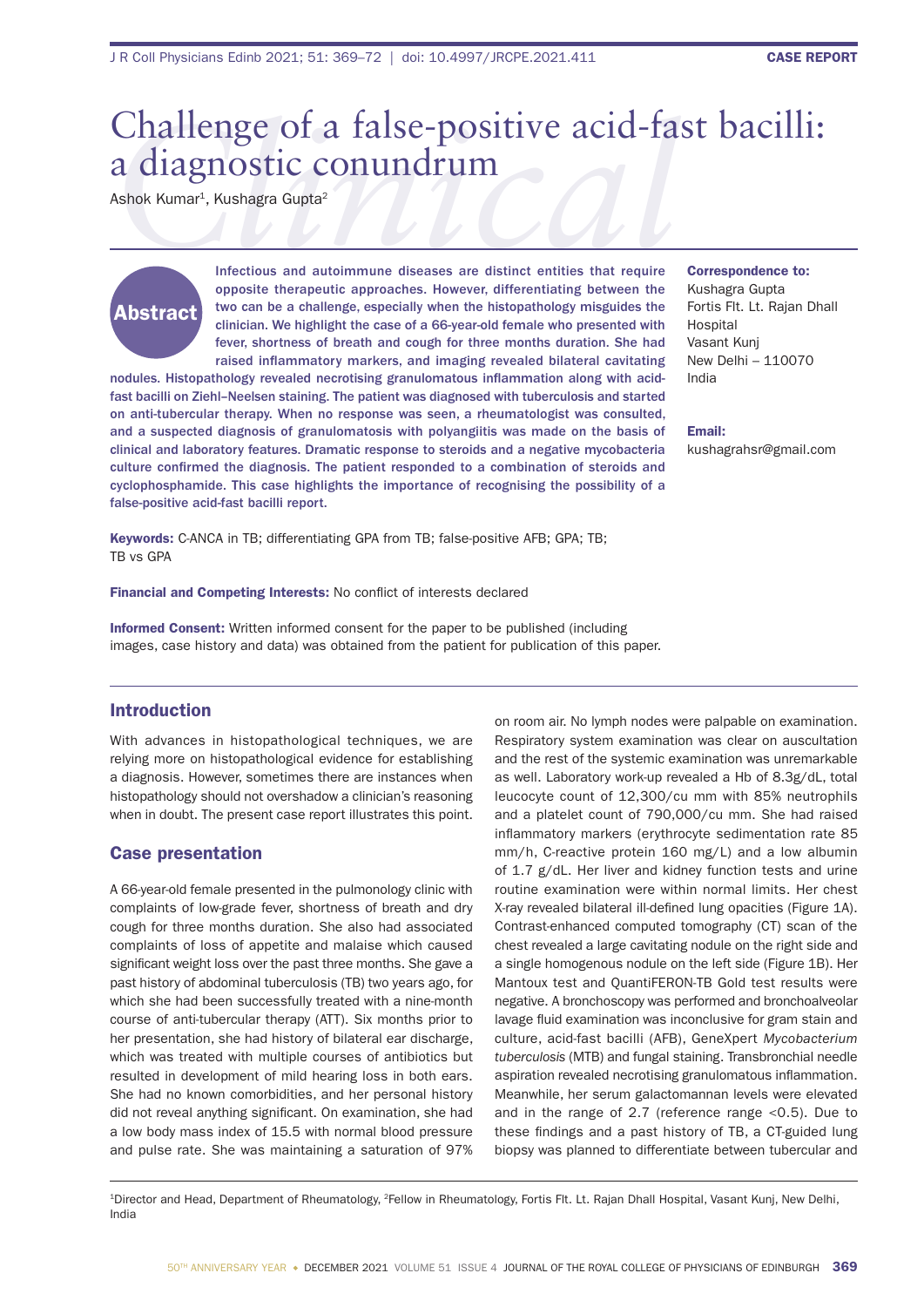Figure 1 (A) Chest X-ray showing a large opacity involving right middle and lower zone and a soft tissue shadow near the left hilum; (B) CT scan of chest with red arrow showing cavitating lung lesion involving right middle and lower lobe and yellow arrow showing nodule in the left lower lobe; (C) histopathological section of lung tissue showing the classical beaded appearance of AFB on Ziehl–Neelson staining; (D) repeat chest X-ray, six weeks after steroid therapy showing considerable resolution of lesions.



fungal aetiology. The biopsy revealed chronic necrotising inflammation with positive AFB on Ziehl–Neelsen staining (Figure 1C). The patient was diagnosed with pulmonary TB and was discharged on four-drug ATT.

She was followed up after one month, with no improvement in her symptoms and worsening of clinical condition. Her primary physician found C-anti-neutrophil cytoplasmic antibodies (C-ANCA), which was reported positive at a titre of 1:40. A rheumatology opinion was sought at this point and anti-PR3 was found to be positive (42.2, reference range 0–3.5). On reviewing the case history (bilateral cavitating lung lesions with necrotising granulomatous inflammation on histology, history of bilateral ear discharge, leukocytosis, negative Mantoux test, raised anti-PR3 levels and poor response to ATT), a suspicion of granulomatosis with polyangiitis (GPA) was made, and a decision was taken to start the patient on prednisolone 1 mg/kg while continuing ATT. The patient showed marked improvement in her symptoms within two weeks, with normalisation of total leukocyte count and a significant decrease in her inflammatory markers. In view of dramatic response to steroids, lung biopsy was submitted for re-evaluation. Repeat evaluation revealed similar findings of necrotising granulomatous inflammation; however, the staining for AFB was negative. By this time, mycobacterial culture had also come back negative. In light of these findings, the earlier report of positive AFB was regarded as false-positive and it was decided to stop ATT and treat the patient with high dose steroids alone. Her chest X-ray showed considerable improvement within a month (Figure 1D). A diagnosis of GPA was confirmed, and she was started on oral cyclophosphamide 2 mg/kg/day. During follow-up, she developed constriction in the left upper lobe bronchus with collapse of the left upper lobe. An attempt was made at restoring the patency of bronchus with endobronchial stenting, but the procedure failed due to extensive fibrosis in the bronchus. The patient ultimately developed fibrosis of the left upper lobe with compensatory right lung hypertrophy. After completing six months of cyclophosphamide, the patient was started on rituximab as maintenance therapy. Presently, her disease remains in remission, and she is following up regularly in the Outpatient Department.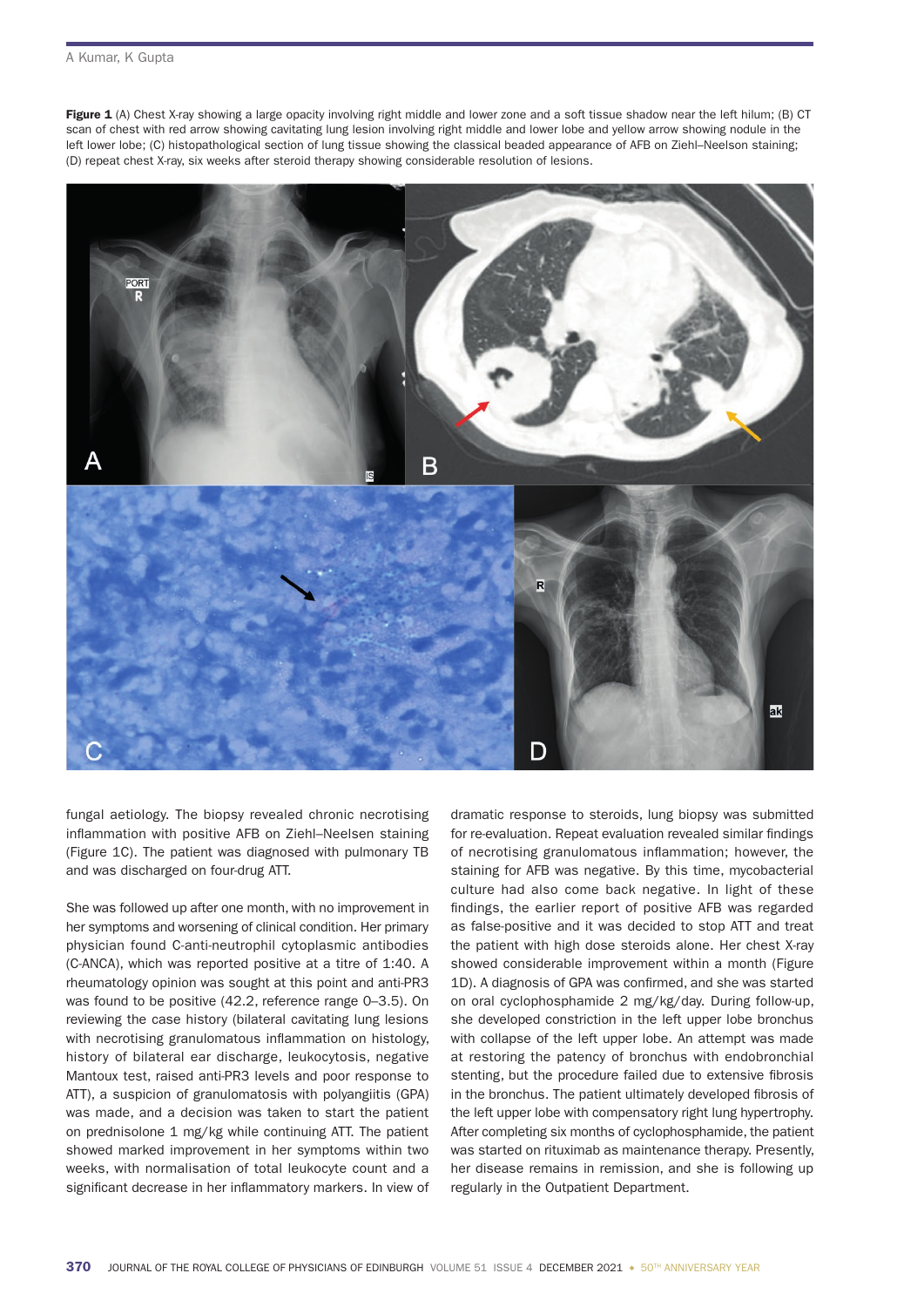### **Discussion**

GPA (formerly Wegener's granulomatosis) is a life-threatening vasculitis which primarily affects blood vessels of smaller calibre. It is characterised by necrotising granulomatous inflammation of upper and lower respiratory tract along with pauci-immune glomerulonephritis. GPA is a rare disease with an estimated incidence of 10 per million, whereas the incidence of TB in India is estimated to be about 1,990 per million.<sup>1,2</sup> In a TB endemic country like India, TB is among the most common causes of cavitary lung lesions (seen in up to 38% of cases).<sup>3</sup> The implications of making a correct diagnosis are huge as immunosuppression in patients with TB can lead to dissemination of the disease, whereas GPA in the absence of adequate treatment could be fatal. Occasionally, the situation can become more complicated by the fact that in some instances TB and GPA can coexist together. However, this was not the scenario in our case which is evident by the response to steroids alone.

The presence of extra-pulmonary features (ear discharge, nasal bleeding and crusting, tracheal stenosis and glomerulonephritis) generally aid the diagnosis of GPA; however, it can be difficult to distinguish GPA from TB, particularly where pulmonary involvement is the sole manifestation. This is due to the presence of overlapping clinical (fever, weight loss, cough and dyspnoea), serological (raised erythrocyte sedimentation rate and C-reactive protein), radiological (infiltrates and cavitating lung lesions) and histological features (necrotising granulomatous inflammation). Despite such overlapping features, there are several points that can help differentiate between the two entities. Leukocytosis, negative Mantoux test and QuantiFERON-TB Gold along with negative staining and culture for *M. tuberculosis* all favour a diagnosis of GPA. Demonstration of anti-neutrophil cytoplasmic antibodies (ANCA) both by immunofluorescence and enzyme-linked immunosorbent assay, especially C-ANCA along with anti-PR3, have a very high specificity (98% and 99%, respectively) for the diagnosis of GPA.4 However, a diagnosis of GPA should not be made solely on the presence of ANCAs and should

always be corroborated with the presence of other clinical and laboratory features as some case reports have described the presence of these antibodies in patients with TB as well.<sup>5</sup>

Radiologically, lesions in GPA tend to be bilateral and more random in distribution, whereas the lesions in TB are generally unilateral and more peribronchial in distribution with an upper lobe predilection. The presence of lymphadenopathy and effusion leans more towards a diagnosis of TB. Histologically, although it is possible to find evidence of vasculitis in both conditions, lung parenchymal lesions in GPA tend to be angiocentric. Evidence of vasculitis in the presence of normal lung parenchyma is a pathognomonic feature of systemic vasculitis.

A diagnosis of TB mostly relies on the demonstration of AFB or detection of TB bacilli by polymerase chain reaction; however, mycobacterial culture remains the gold standard. The presence of AFB has a very high specificity for the diagnosis of TB (97%); however, false-positive results of AFB have been reported in the literature. $6-9$  A study was undertaken to understand the outcome of sputum samples positive for AFB but negative for mycobacterial culture.<sup>7</sup> Out of 447 sputum smear samples positive for AFB, 29 were negative on mycobacterial culture. Of these 29 samples, six were identified as genuine false-positives (based on clinical followup), whereas in the remaining samples, it was deemed to be a failure on the part of laboratory to culture mycobacteria.

False-positive AFB can be due to a number of reasons (Table 1). Several organisms other than *M. tuberculosis* are acidfast and can give rise to false-positive results. Laboratory errors, such as the use of scratched slides, old stains and contaminated water, can also produce false-positive results. One study described a pseudo-outbreak of TB in a community hospital due to laboratory error in the processing of samples.<sup>8</sup> In our literature review, we found one case similar to ours where the presence of false-positive AFB was attributed to contamination by tap water and it led to the delay in treatment of the patient.<sup>9</sup> We, however, could not identify the cause of false-positive AFB in our case.

| <b>Acid-fast organisms</b> | All Mycobacterium species – M. tuberculosis, Mycobacterium leprae, Mycobacterium smegmatis<br>and atypical mycobacterium |
|----------------------------|--------------------------------------------------------------------------------------------------------------------------|
|                            | Actinomycetes, Nocardia, Rhodococcus, Gordonia                                                                           |
|                            | Endospore (bacterial spores)                                                                                             |
|                            | Oocysts – Cryptosporidium parvum, Isospora, Cyclospora                                                                   |
|                            | Head of sperm                                                                                                            |
|                            | Taenia saginata eggs, hooks of Hydatid, inclusion bodies in lead poisoning                                               |
| <b>Laboratory errors</b>   | Reuse of positive slides/scratched slides (improper storage)                                                             |
|                            | Contamination of dye/water                                                                                               |
|                            | Improper discolouration (with sulfuric acid)                                                                             |
|                            | Transferred from oil on magnifying lens                                                                                  |
|                            | Artefacts (precipitation of old stains)                                                                                  |

#### Table 1 Causes of false-positive acid-fast bacilli